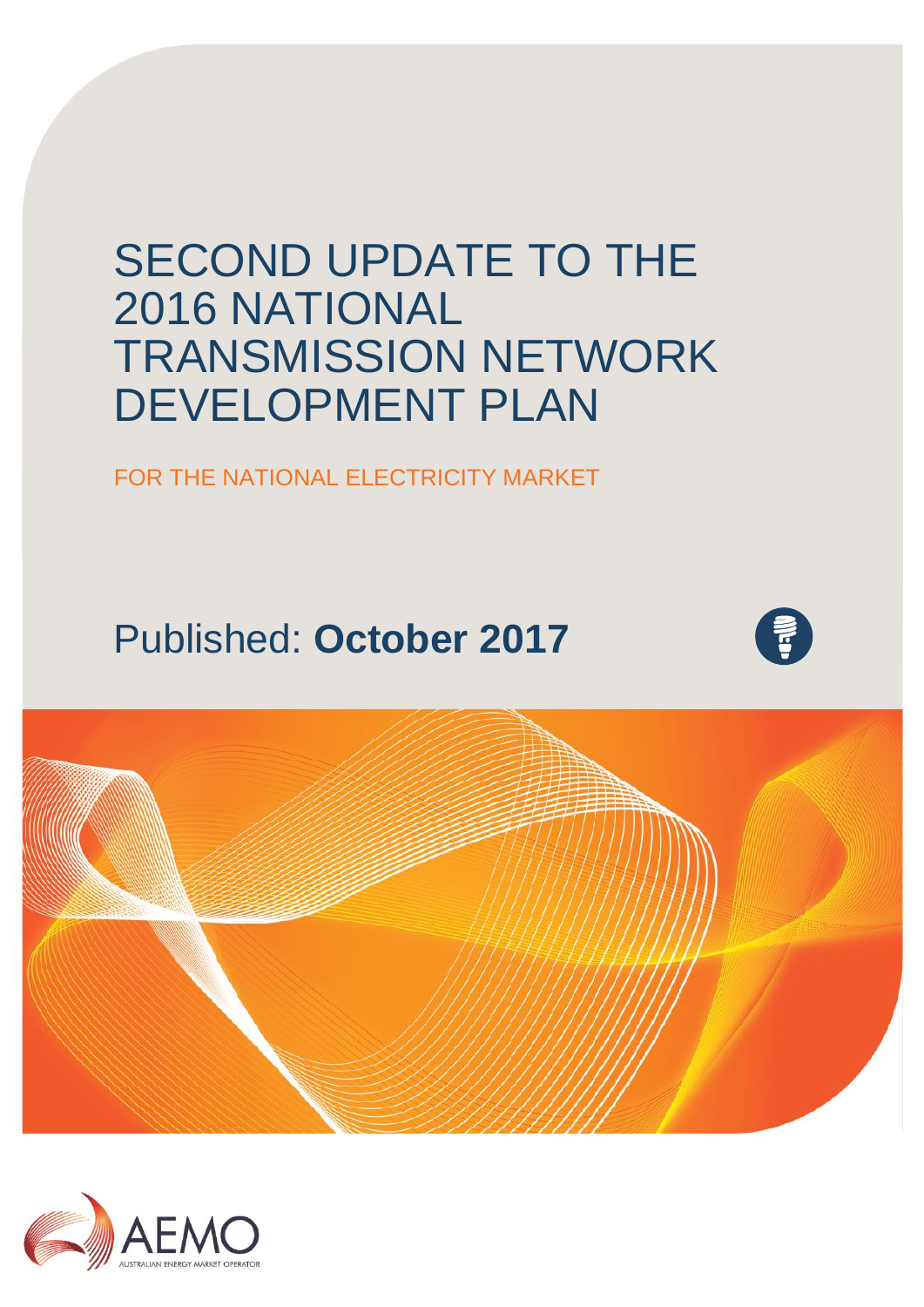## IMPORTANT NOTICE

#### **Purpose**

AEMO has prepared the Update to the 2016 National Transmission Network Development Plan under clauses 5.20.2 and 11.101.7 of the National Electricity Rules. This report is based on information available to AEMO up to 25 September 2017.

#### **Disclaimer**

This report contains data provided by or collected from third parties, and conclusions, opinions, assumptions or forecasts that are based on that data.

AEMO has made every effort to ensure the quality of the information in this report but cannot guarantee that the information, forecasts and assumptions in it are accurate, complete or appropriate for your circumstances.

Anyone proposing to use the information in this report should independently verify and check its accuracy, completeness and suitability for purpose, and obtain independent and specific advice from appropriate experts.

This document or the information in it may be subsequently updated or amended. This document does not constitute legal or business advice, and should not be relied on as a substitute for obtaining detailed legal advice about the National Electricity Law, the National Electricity Rules, or any other applicable laws, procedures or policies.

Accordingly, to the maximum extent permitted by law, AEMO and its officers, employees and consultants involved in the preparation of this document:

- make no representation or warranty, express or implied, as to the currency, accuracy, reliability or completeness of the information in this report; and
- are not liable (whether by reason of negligence or otherwise) for any statements, opinions, information or other matters contained in or derived from this publication, or any omissions from it, or in respect of a person's use of the information in this report.

#### **Version control**

| Version Release date | Changes |
|----------------------|---------|
| 13/10/2017           |         |

© 2017 Australian Energy Market Operator Limited. The material in this publication may be used in accordance with the [copyright permissions on AEMO's website.](http://aemo.com.au/Privacy_and_Legal_Notices/Copyright_Permissions_Notice)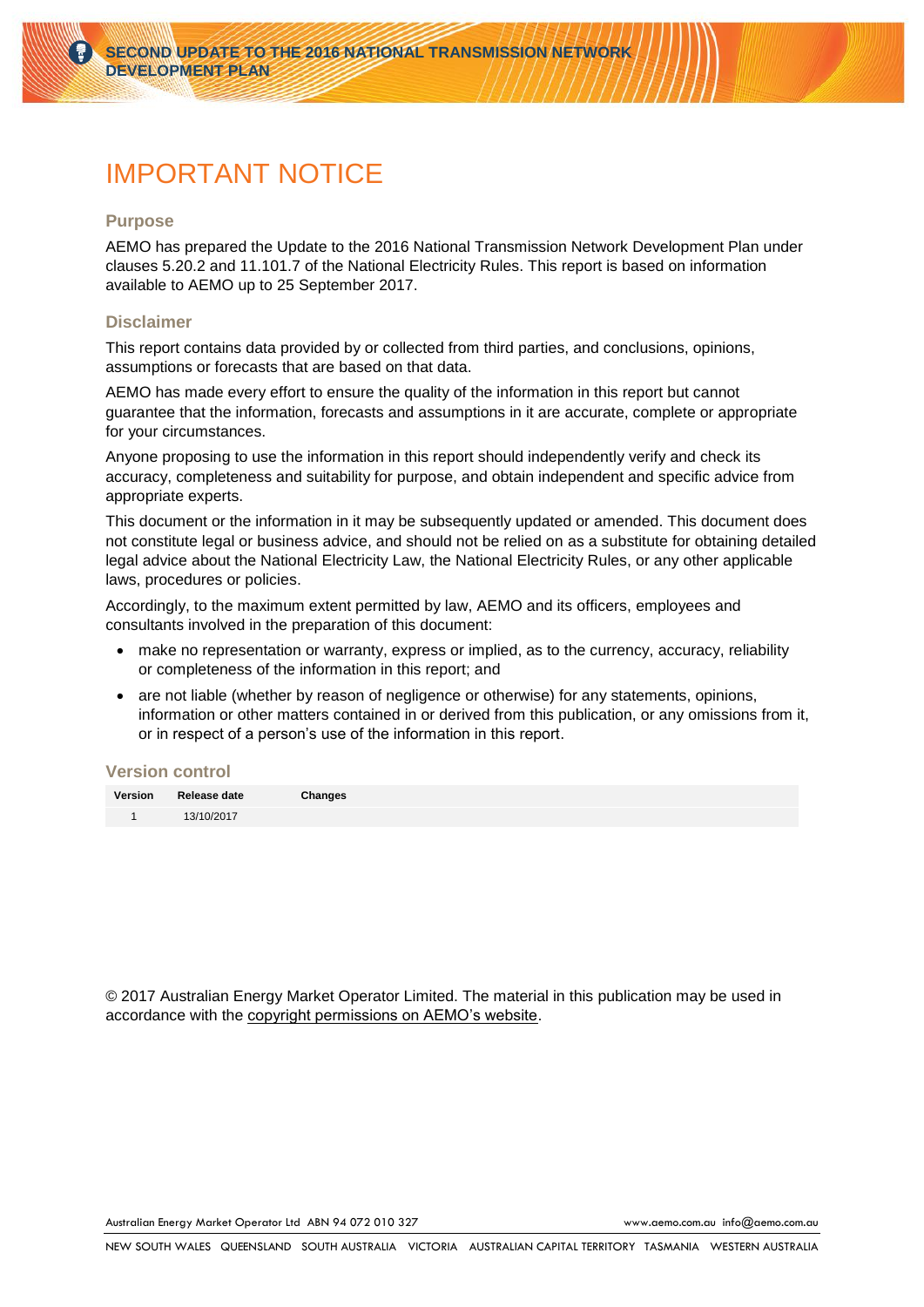## SECOND UPDATE TO THE 2016 NTNDP

On 12 December 2016, AEMO published the 2016 *National Transmission Network Development Plan* (NTNDP). <sup>1</sup> The NTNDP assessed whether further Network Support and Control Ancillary Services (NSCAS) are required in the next five years. NSCAS are non-market ancillary services designed to maintain power system security and reliability, and to maintain or increase the power transfer capability of the transmission network.

Transmission Network Service Providers (TNSPs) have the primary responsibility for acquiring NSCAS. Each year, AEMO identifies any NSCAS need forecast to arise over a five-year minimum planning horizon (NSCAS gap). This assists TNSPs with decision-making about their NSCAS procurement.

In the 2016 NTNDP, AEMO identified an NSCAS gap to provide system strength in South Australia, and stated that the gap would be confirmed in 2017 following completion of more detailed analysis. AEMO has since published a report which evaluated the adequacy of system strength in South Australia for various levels of synchronous and non-synchronous generation. 2

On 13 September 2017, AEMO published an update to the 2016 NTNDP declaring an NSCAS gap for system strength in South Australia.

Following this, on 19 September 2017, the Australian Energy Market Commission (AEMC) determined changes to the National Electricity Rules (NER) for managing system strength. <sup>3</sup> After careful consideration of the final rule, AEMO now considers that South Australia's system strength needs will be better managed under the new framework.

This document has effect as a notice under clause 11.101.7 of the NER that AEMO withdraws the NSCAS gap for system strength in South Australia declared on 13 September 2017, and declares a new system strength NSCAS gap. This permits the new system strength framework to be utilised in accordance with clause 11.101.6 of the NER.

## **1.1 System strength**

System strength is an inherent characteristic of any power system, and can materially impact its operation. Higher fault levels, or high currents following a fault, are typically found in a stronger power system, while lower fault levels are representative of a weaker power system.

System strength also reflects the sensitivity of system variables, such as voltage magnitude and angle to a disturbance. Low system strength can increase the difficulty of managing power system stability.

The 2016 NTNDP highlighted that system strength is expected to decline across the National Electricity Market (NEM), particularly in areas of high non-synchronous generation like South Australia. Emerging challenges resulting from declining system strength include:

- Generator fault ride-through.<sup>4</sup>
- Correct operation of protection.

Failure of generator fault ride-through can result in multiple generators disconnecting from the system in unison. Inappropriate operation of protection could result in excessive disconnection of transmission or generation, or failure to clear faults (a risk to safety and equipment).

<sup>1</sup> AEMO. *2016 National Transmission Network Development Plan*, December 2016. Available at[: http://www.aemo.com.au/Electricity/National-](http://www.aemo.com.au/Electricity/National-Electricity-Market-NEM/Planning-and-forecasting/National-Transmission-Network-Development-Plan)[Electricity-Market-NEM/Planning-and-forecasting/National-Transmission-Network-Development-Plan.](http://www.aemo.com.au/Electricity/National-Electricity-Market-NEM/Planning-and-forecasting/National-Transmission-Network-Development-Plan)

<sup>2</sup> AEMO. *South Australia System Strength Assessment*, September 2017. Available at: [http://www.aemo.com.au/Media-Centre/South-Australia-](http://www.aemo.com.au/Media-Centre/South-Australia-System-Strength-Assessment)[System-Strength-Assessment.](http://www.aemo.com.au/Media-Centre/South-Australia-System-Strength-Assessment)

<sup>3</sup> AEMC. Completed rule changes: Managing power system fault levels. Available at[: http://www.aemc.gov.au/Rule-Changes/Managing-power](http://www.aemc.gov.au/Rule-Changes/Managing-power-system-fault-levels)[system-fault-levels.](http://www.aemc.gov.au/Rule-Changes/Managing-power-system-fault-levels)

<sup>4</sup> Both synchronous and inverter-connected generator fault ride-through is considered.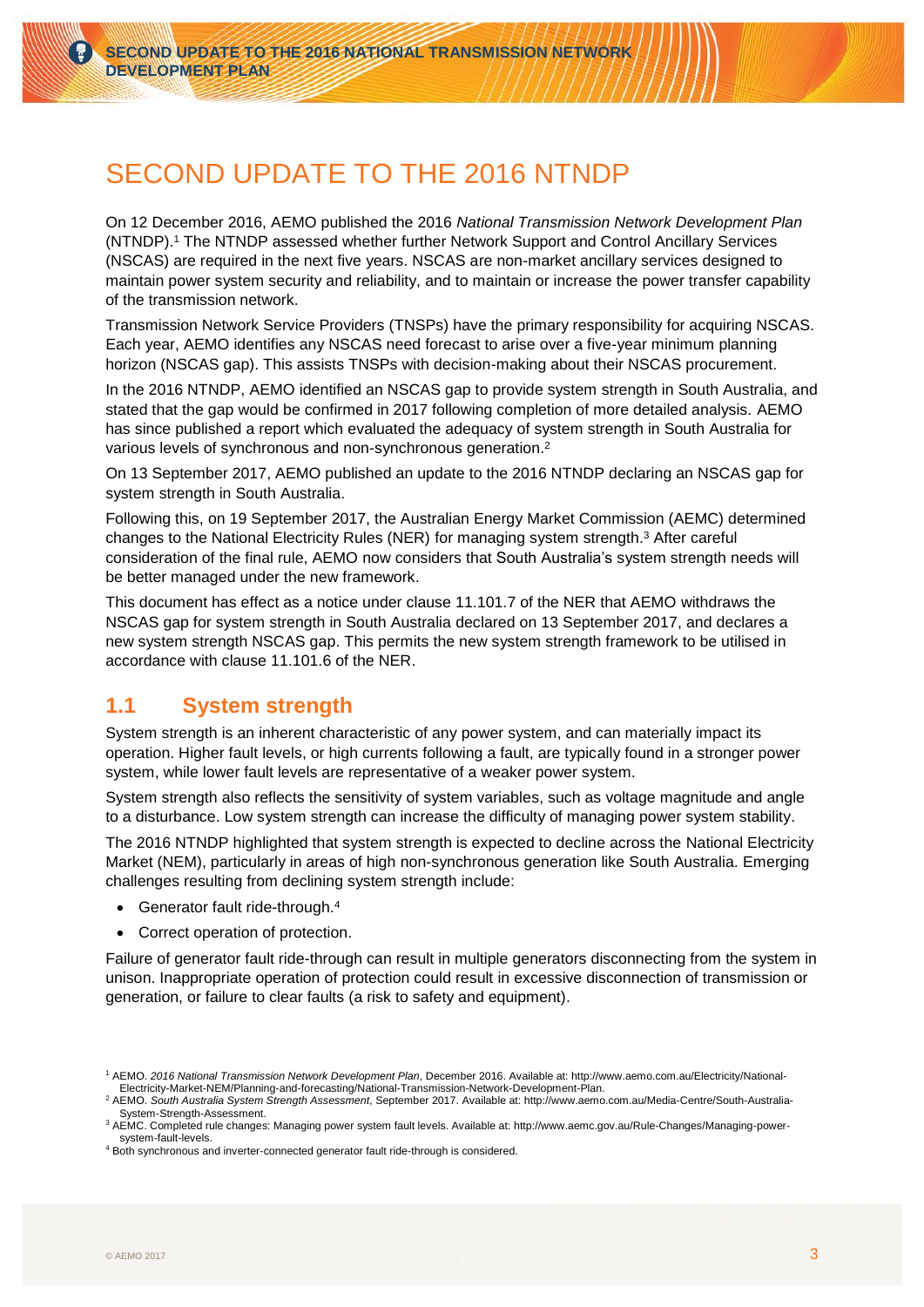The primary concern in South Australia is a sudden loss of generation that ultimately results in the disconnection of the Heywood Interconnector and a state-wide frequency or voltage collapse (that is, a state-wide blackout). The 2016 NTNDP discussed the implications of these challenges in detail.

AEMO is continuing to support ElectraNet in assessing the system strength requirements of appropriate protection operation, and will update the NTNDP if increased support services are required.

On 19 September 2017, the AEMC published a rule for managing system strength.<sup>5</sup> The rule allocates responsibility for the management of system strength, providing a framework for Network Service Providers (NSPs) to maintain system strength at generating connection points above an agreed minimum level.

## <span id="page-3-0"></span>**1.2 Current operating requirement**

On 2 December 2016, AEMO determined that at least two large synchronous generating units must be online in South Australia to ensure sufficient fault level available to synchronous machines, wind generation, and dynamic reactive support plant, and therefore to maintain a secure operating state. 6

On 6 September 2017, considering the available equipment presently installed in South Australia, and following a series of in-depth power system simulation studies, AEMO determined that more complex combinations of large synchronous generating units must be online. 7

One or more combinations of online synchronous generators are required to maintain sufficient system strength to withstand a credible fault and loss of a synchronous generator. The following table summarises the combinations of synchronous generators that provide sufficient system strength for up to 1,200 megawatts (MW) of non-synchronous generation, such as wind or solar photovoltaic (PV).

| ID             | <b>Torrens Island A</b> |              |              | <b>Torrens Island B</b> |              |              | <b>Pelican Point</b> |    |              | Osborne      |              | <b>Quarantine / Dry Creek</b> |              |                               |
|----------------|-------------------------|--------------|--------------|-------------------------|--------------|--------------|----------------------|----|--------------|--------------|--------------|-------------------------------|--------------|-------------------------------|
|                | Ax                      | Ax           | Ax           | <b>Ax</b>               | <b>Bx</b>    | <b>Bx</b>    | <b>Bx</b>            | Bx | <b>GTxx</b>  | <b>GTxx</b>  | <b>ST18</b>  | <b>GT</b>                     | <b>ST</b>    | QPS5 or<br>Dry Creek (1 to 3) |
| $\overline{A}$ |                         |              |              |                         | $\checkmark$ | $\checkmark$ |                      |    | $\checkmark$ |              | $\checkmark$ |                               |              |                               |
| $\mathbf B$    |                         |              |              |                         | $\checkmark$ | $\checkmark$ |                      |    |              |              |              | $\checkmark$                  | $\checkmark$ | $\checkmark$                  |
| $\mathbf{C}$   |                         |              |              |                         |              |              |                      |    | $\checkmark$ |              | $\sqrt{2}$   | $\checkmark$                  | $\checkmark$ | $\checkmark$                  |
| D              | $\checkmark$            | $\checkmark$ | $\checkmark$ |                         | $\checkmark$ | $\checkmark$ |                      |    |              |              |              |                               |              |                               |
| E              |                         |              |              |                         | $\checkmark$ |              |                      |    | $\checkmark$ | $\checkmark$ | $\checkmark$ |                               |              |                               |
| F.             | $\checkmark$            | $\checkmark$ |              |                         |              |              |                      |    | $\checkmark$ |              | $\checkmark$ |                               |              | $\checkmark$                  |
| $\mathsf{G}$   | $\checkmark$            |              |              |                         | $\checkmark$ |              |                      |    | $\checkmark$ |              | $\checkmark$ | $\checkmark$                  | $\sqrt{ }$   |                               |
| $\overline{H}$ | $\checkmark$            | $\checkmark$ | $\checkmark$ |                         | $\checkmark$ |              |                      |    |              |              |              | $\checkmark$                  | $\checkmark$ |                               |
| T              | ✓                       | ✓            |              |                         | $\checkmark$ | $\checkmark$ |                      |    |              |              |              | $\checkmark$                  | $\checkmark$ |                               |

#### **Table 1 Current system strength requirement for up to 1,200 MW of non-synchronous generation in South Australia**

5 AEMC. Completed rule changes: Managing power system fault levels. Available at[: http://www.aemc.gov.au/Rule-Changes/Managing-power](http://www.aemc.gov.au/Rule-Changes/Managing-power-system-fault-levels)[system-fault-levels.](http://www.aemc.gov.au/Rule-Changes/Managing-power-system-fault-levels)

<sup>6</sup> AEMO. Market Notice 56089. Available at[: https://www.aemo.com.au/Market-Notices?currentFilter=&sortOrder=&searchString=56089.](https://www.aemo.com.au/Market-Notices?currentFilter=&sortOrder=&searchString=56089) <sup>7</sup> AEMO. *South Australia System Strength Assessment*, September 2017. Available at: [http://www.aemo.com.au/Media-Centre/South-Australia-](http://www.aemo.com.au/Media-Centre/South-Australia-System-Strength-Assessment)[System-Strength-Assessment.](http://www.aemo.com.au/Media-Centre/South-Australia-System-Strength-Assessment)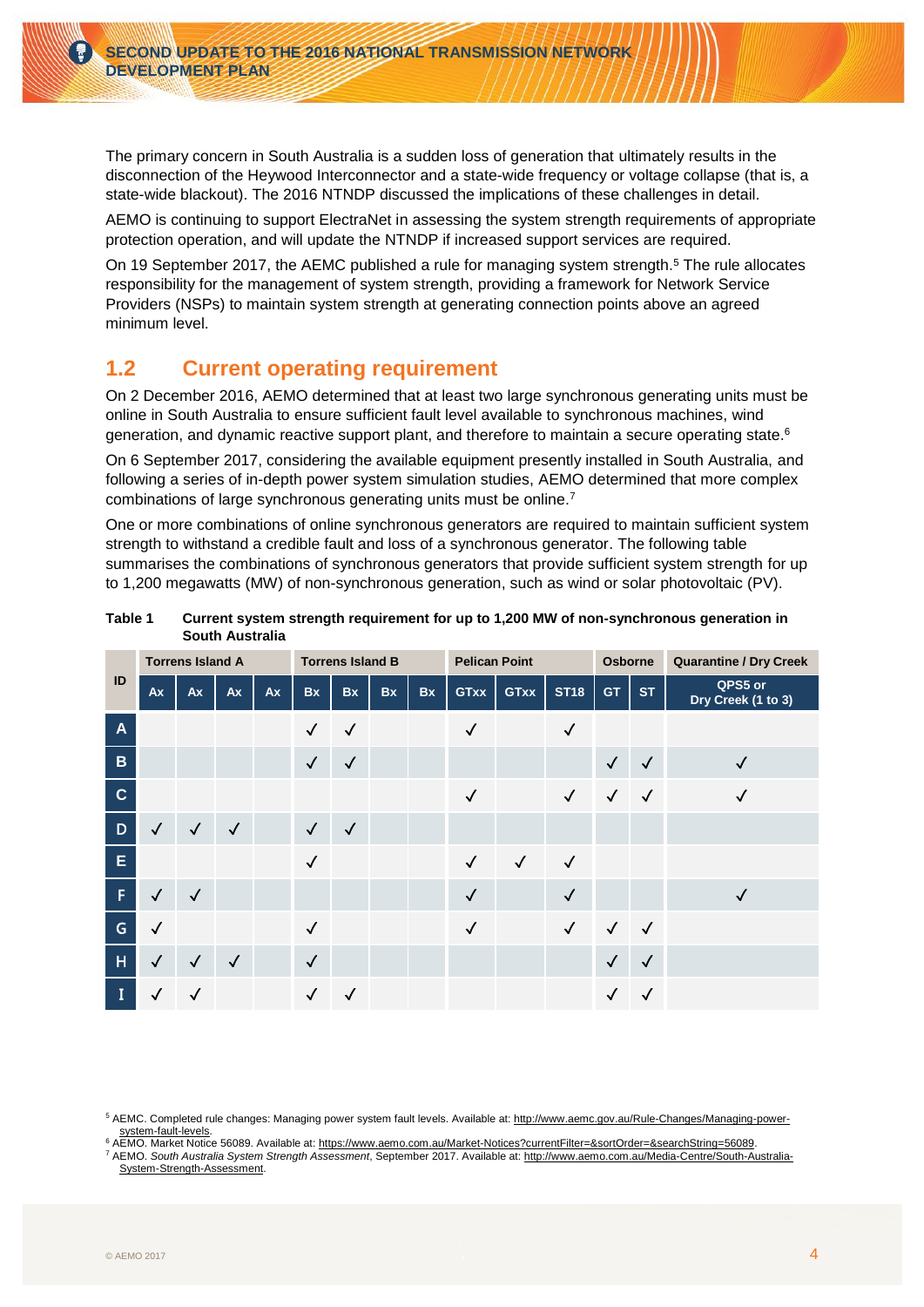AEMO has recently issued numerous directions to maintain power system security in accordance with the current operating requirement in South Australia. AEMO intends for the system strength framework to replace the need for similar directions.

### **1.2.1 Three-phase fault level requirement**

Rather than being provided by synchronous generating units, the system strength requirement could be provided through other means (such as synchronous condensers).

The minimum three-phase fault level required at the Davenport 275 kilovolt (kV) transmission connection point is approximately 1,250 megavolt ampere (MVA). AEMO's studies have found that approximately 620 MVA of this requirement should be provided by synchronous machines within South Australia. This fault level requirement was derived from the current operating requirement, which is explained in more detail in the *South Australia System Strength Assessment*. 8

Without system strength limitations, AEMO considers that there might be periods where no synchronous generators would operate in South Australia. Therefore, AEMO identifies a system strength NSCAS gap for 620 MVA at the Davenport 275 kV transmission connection point (to be provided by synchronous machines within South Australia).

Fault current is used as a proxy for the level of inertia, fault current, synchronising torque, and other synchronous characteristics which a power system needs. However, it cannot be used as the only metric for system strength needs. Any new services proposed to provide system strength must be validated through detailed Electromagnetic Transient (EMT) studies.

## **1.3 NSCAS gap for system strength in South Australia**

AEMO now withdraws the NSCAS gap for system strength declared on 13 September 2017, and declares a new NSCAS gap for system strength in South Australia under clause 11.101.7 of the NER.

This NSCAS gap:

- Requires the provision of system strength services, including fault current, for areas of South Australia with high non-synchronous penetration levels.
- Is required for maintaining power system security.
- Exists today, and is required for the remainder of the current five-year NSCAS planning horizon (until 1 July 2021) and beyond.

The indicative three-phase fault level required to meet this NSCAS gap in South Australia (as measured at Davenport 275 kV fault level node) is 620 MVA each year for the remainder of the current five-year NSCAS planning horizon and beyond. This fault level should be supplied by synchronous machines within South Australia.

The provision of fault current should be shared across a specific combination of plants, so credible contingency events can be withstood. The fault levels identified are a broad metric and are indicative only – any proposed solutions will need to be validated with EMT studies.

In the short term, AEMO will ensure the commitment of generating unit combinations outlined in Section [1.2.](#page-3-0) AEMO will collaborate with ElectraNet to validate the technical capability of any proposed solutions to ensure power system security.

<sup>8</sup> AEMO. *South Australia System Strength Assessment*, September 2017. Available at: [http://www.aemo.com.au/Media-Centre/South-Australia-](http://www.aemo.com.au/Media-Centre/South-Australia-System-Strength-Assessment)[System-Strength-Assessment.](http://www.aemo.com.au/Media-Centre/South-Australia-System-Strength-Assessment)